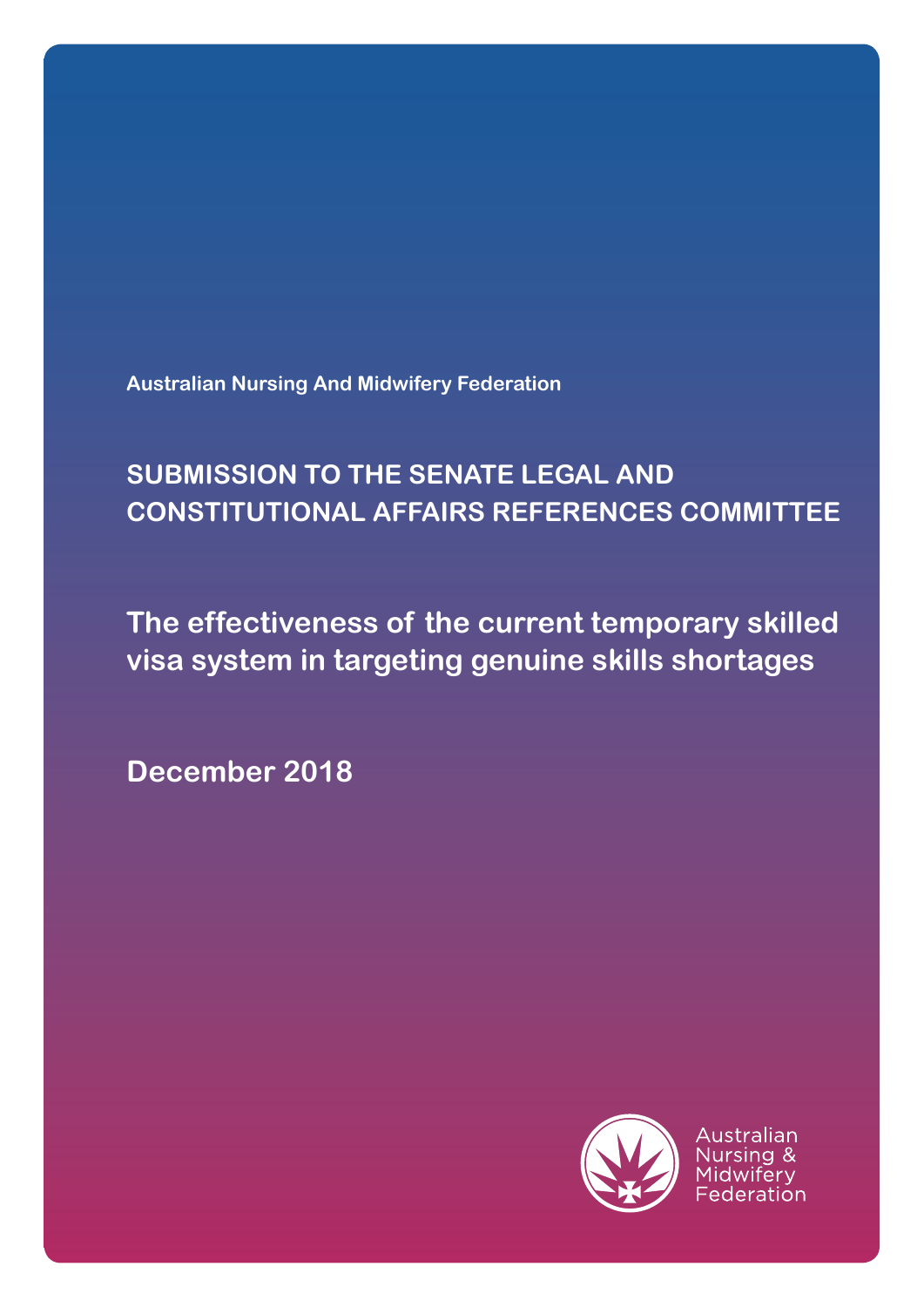

Australian Nursing and Midwifery Federation **Submission to the Senate Legal and Constitutional Affairs References Committee**

> **Annie Butler Federal Secretary**

**Lori-anne Sharp Assistant Federal Secretary**

**Australian Nursing and Midwifery Federation Level 1, 365 Queen Street, Melbourne VIC 3000 T: 03 9602 8500 F: 03 9602 8567 E: anmffederal@anmf.org.au W: www.anmf.org.au**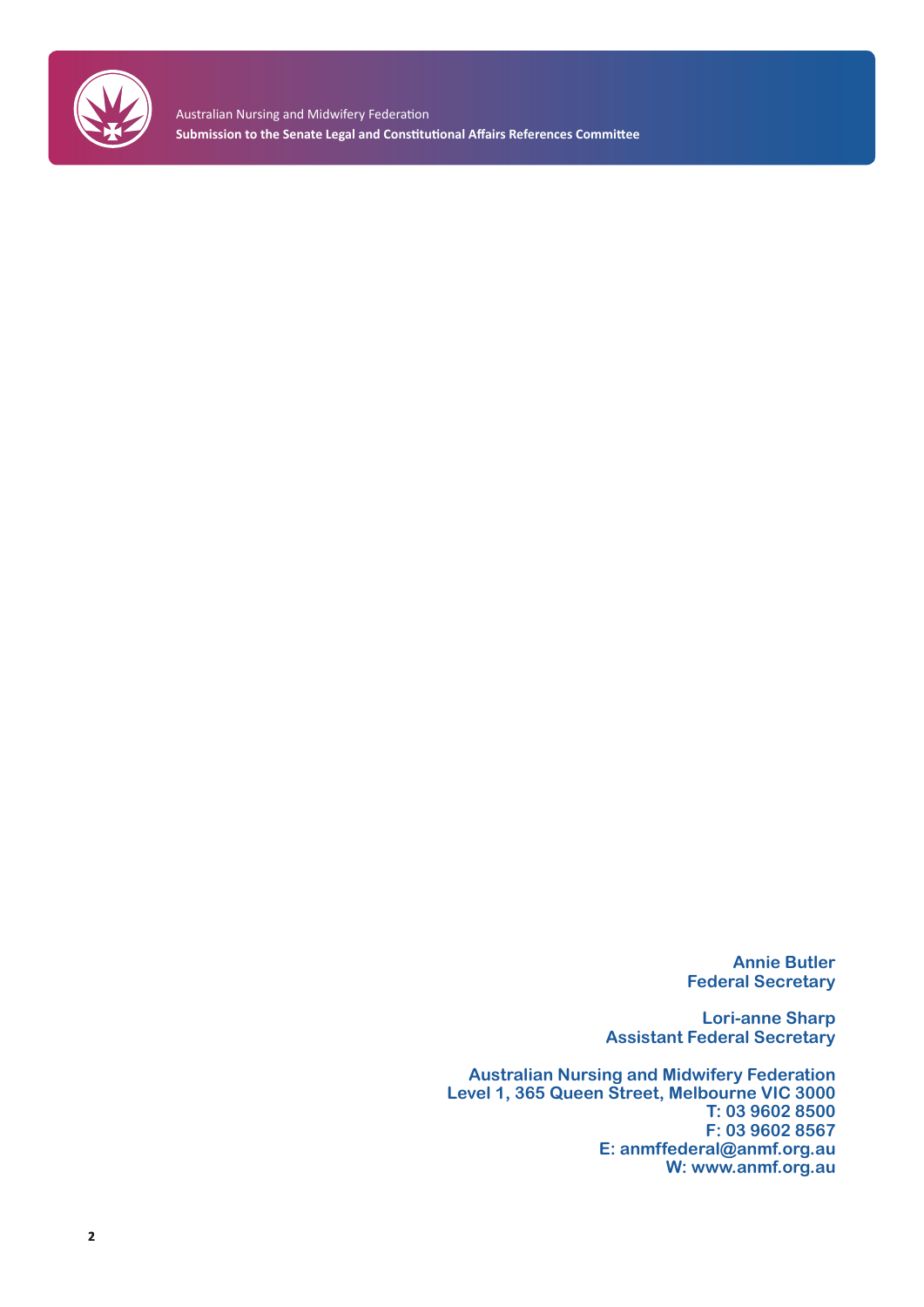

### Introduction

The Australian Nursing and Midwifery Federation (ANMF) is Australia's largest national union and professional nursing and midwifery organisation. In collaboration with the ANMF's eight state and territory branches, we represent the professional, industrial and political interests of more than 275,000 nurses, midwives and carers across the country.

Our members work in the public and private health, aged care and disability sectors across a wide variety of urban, rural and remote locations. We work with them to improve their ability to deliver safe and best practice care in each and every one of these settings, fulfil their professional goals and achieve a healthy work/life balance.

Our strong and growing membership and integrated role as both a trade union and professional organisation provides us with a complete understanding of all aspects of the nursing and midwifery professions and see us uniquely placed to defend and advance our professions.

Through our work with members we aim to strengthen the contribution of nursing and midwifery to improving Australia's health and aged care systems, and the health of our national and global communities.

The ANMF welcomes the opportunity to provide a response to this inquiry into the effectiveness of the current temporary skilled visa system in targeting genuine skills shortages.

The first part of this submission provides a brief overview of the nursing and midwifery workforce, including the numbers of students commencing and completing undergraduate courses and the ANMF position on nursing and midwifery migration. The latter part of this submission directly addresses some of the terms of reference of the inquiry.

### Demographics on the employment of nurses and midwives

Nurses and midwives form the largest health profession, providing health care to people across their lifespan. They work independently or as collaborative members of a health care team in settings which include hospitals, rural and remote nursing posts, indigenous communities, schools, prisons, residential aged care facilities, the armed forces, universities, TAFE colleges, mental health facilities, statutory authorities, general practices, businesses, professional organisations and people's homes.

Nurses and midwives provide professional and holistic care, working to promote good health, prevent illness, and provide care for the ill, disabled and dying. Nurses also work in non-clinical roles to educate undergraduate and newly graduated nurses, conduct research into nursing and health related issues and participate in developing health policy and systems of health care management. Nursing and midwifery are regulated professions. By law, before nurses and midwives may practice, they must be registered or enrolled by the Nursing and Midwifery Board of Australia (NMBA).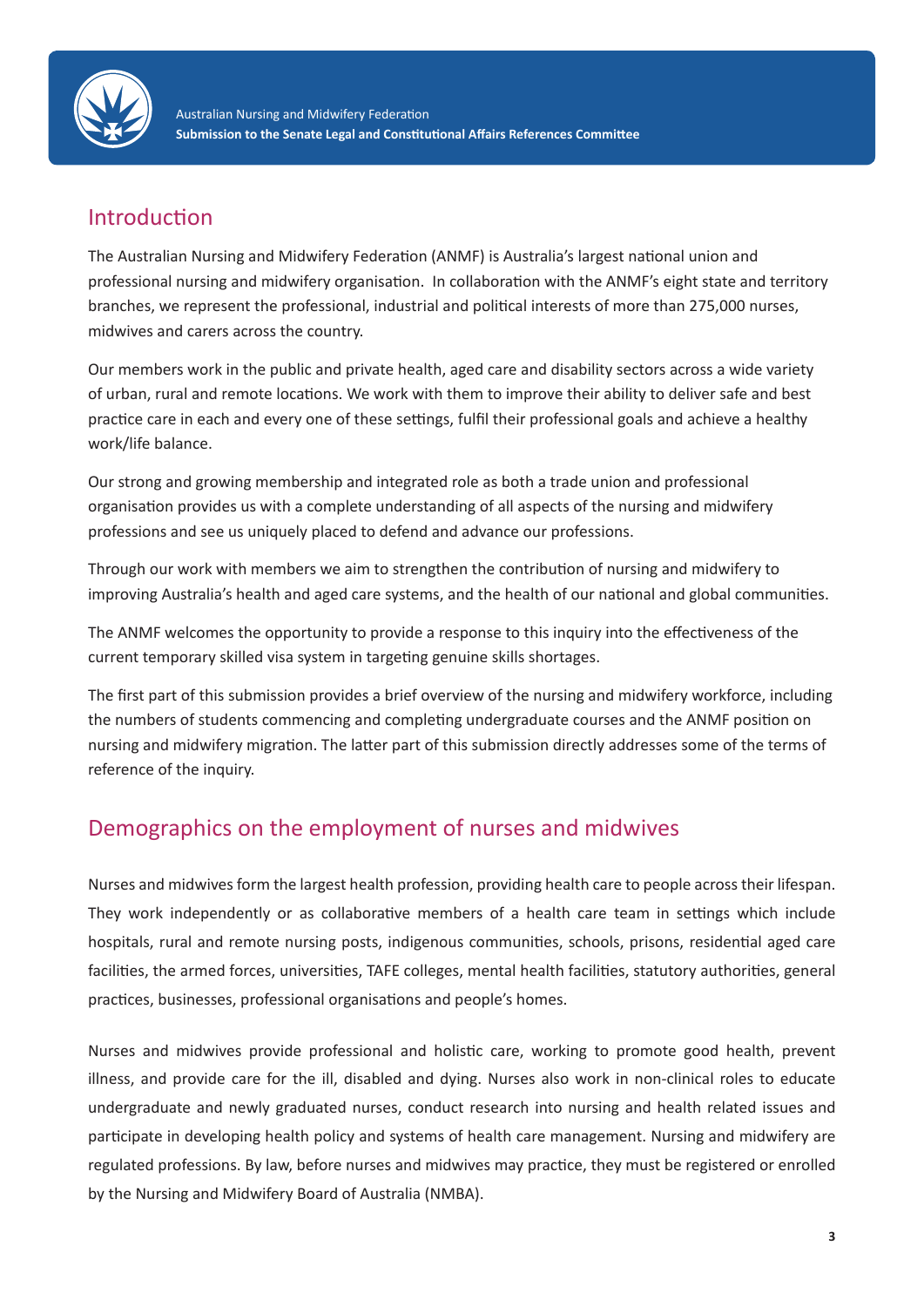

The latest nursing and midwifery registration data reported by the Nursing and Midwifery Board of Australia (NMBA) for the quarter ending 30 September 2018 indicates that there are a total of 396,522 nurses and midwives registered including those registered under non-practising and provisional registration categories. (NMBA, Nurse and Midwife - Registration Data Table - September 2018)

It should be noted that not all nurses and midwives who register with the NMBA are in the nursing/midwifery workforce. The breakdown of workforce data in Table 1 provides a snapshot of the percentage of registrants not in the workforce at the time of registration/re-registration. According to the latest available data almost 30,000 nurses and midwives are not in the nursing workforce. This figure largely represents nurses and midwives employed outside nursing/midwifery who are not looking for work in the profession and those working as nurses/midwives overseas.

#### **Table 1: Nursing and Midwifery Workforce 2008-2016**

| Year                                  | 2008    | 2009    | 2011    | 2012    | 2013    | 2014    | 2015    | 2016    |
|---------------------------------------|---------|---------|---------|---------|---------|---------|---------|---------|
| In Workforce                          | 283,087 | 291,246 | 303,010 | 311,176 | 317,988 | 323,711 | 331,015 | 340,257 |
| Not in<br>Workforce                   | 29,649  | 29,735  | 23,659  | 22,902  | 26,202  | 29,127  | 28,993  | 29,683  |
| % of RNs &<br>ENs not in<br>workforce | 9.5     | 9.3     | 7.2     | 6.9     | 7.6     | 8.3     | 8.05    | 8.02    |

Source: AIHW Nursing and Midwifery Labour Force 2008, 2009, 2010, 2011, 2012, 2013, 2014, 2015, 2016, NHWDS 2017

The number of students commencing nursing and midwifery courses leading to initial registration as a Registered Nurse or Midwife continues to increase. Table 2 shows that since 2012 overall commencements have increased 36%. In the same period, the proportion of commencing students on temporary entry permits increased slightly from 13% of total commencements in 2012 to 15% in 2017.

#### **Table 2: Number of commencements for initial registration as a nurse, by citizenship, 2012-2017**

#### **A general nursing course required for initial registration**

| State/Territory/citizenship/de-<br>tailed field of education | 2012   | 2013   | 2014   | 2015   | 2016   | 2017   |
|--------------------------------------------------------------|--------|--------|--------|--------|--------|--------|
| <b>TOTAL</b>                                                 | 17,862 | 18,989 | 20,266 | 22,049 | 23,645 | 24,362 |
| Australian citizen                                           | 14,141 | 15,108 | 16,174 | 17,617 | 18,874 | 19,071 |
| New Zealand citizen                                          | 164    | 200    | 196    | 214    | 266    | 275    |
| Permanent resident                                           | 922    | 867    | 959    | 984    | 980    | 1,106  |
| Temporary entry permit                                       | 2,357  | 2.576  | 2,717  | 3.023  | 3,343  | 3,770  |
| Other overseas                                               | 115    | 93     | 93     | 76     | 74     |        |
| Permanent humanitarian visa                                  | 163    | 145    | 127    | 135    | 108    | 133    |

**4** Source: Selected Higher Education Statistics, Australian Government Department of Education and Training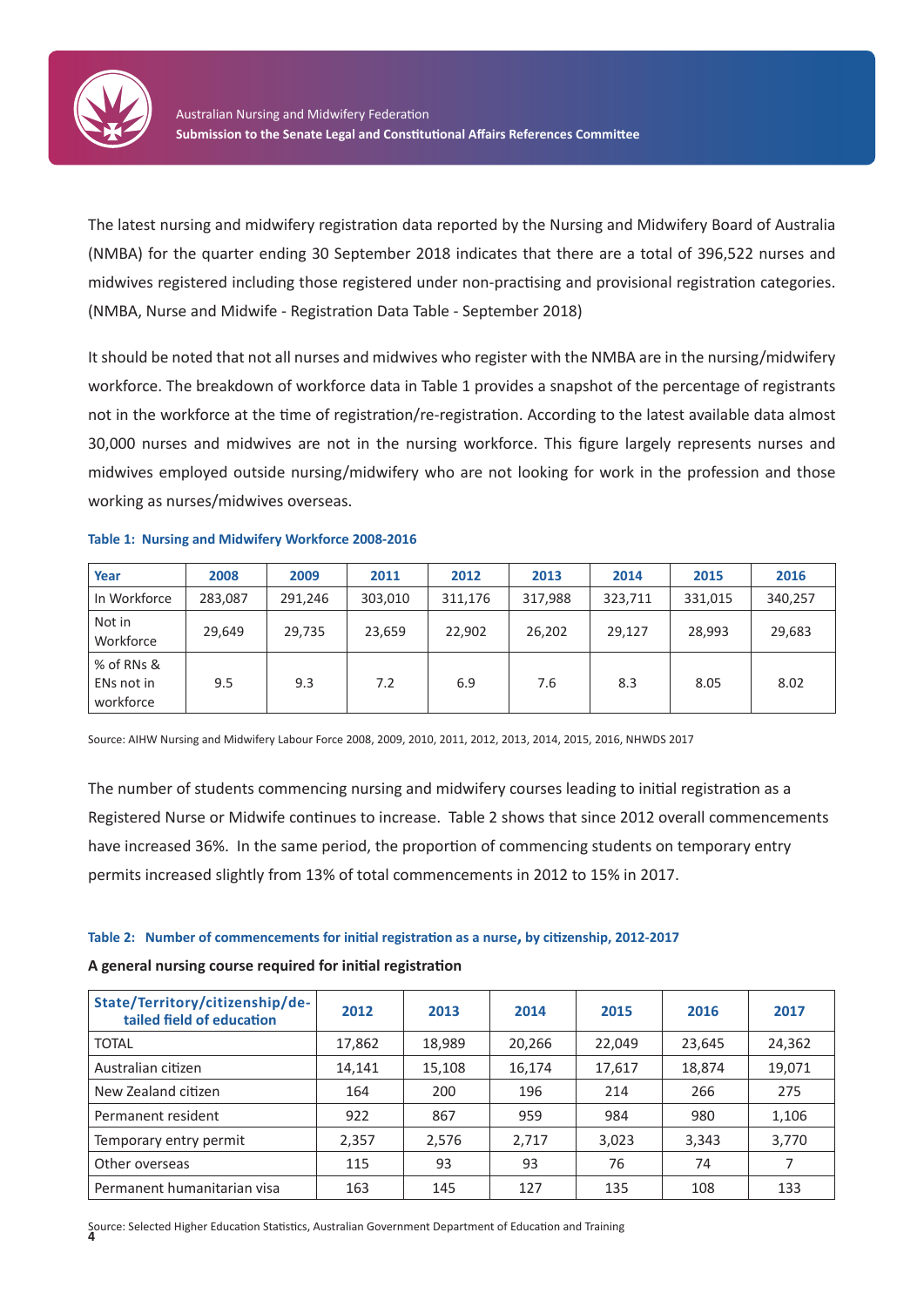

The demand for undergraduate nursing or midwifery courses also continues to increase. The data consistently shows there are many more people wanting to undertake nursing or midwifery courses than there are places available. In relation to domestic applicants, Table 3 highlights the gap between the number of applicants and offers of university places in nursing or midwifery courses from 2010 to 2018. In 2018, 36,517 people applied while 26,694 applicants were offered a place.

#### **Table 3: Undergraduate applications, offers and acceptances 2010-2018**

| Year         | 2010   | 2011   | 2012   | 2013   | 2014   | 2015   | 2016   | 2017   | 2018   |
|--------------|--------|--------|--------|--------|--------|--------|--------|--------|--------|
| Applications | 24.185 | 24,230 | 24,603 | 24,999 | 27,537 | 30,886 | 34.706 | 35,871 | 36,517 |
| Offers       | 17,579 | 17.796 | 18,859 | 19,750 | 21,001 | 24.130 | 26,788 | 26,247 | 26,694 |

Source: Undergraduate Applications Offers and Acceptances Publications, Australian Government Department of Education and Training

The number of students completing undergraduate nursing or midwifery courses has continued to grow with 11,531 domestic students completing undergraduate courses leading to initial registration as a nurse or midwife in 2017. A breakdown of graduates by citizenship in Table 3 indicates a total of 14,010 students graduated last year, a 32% increase since 2012.

#### **Table 4: Number of completions for initial registration as a nurse by citizenship, 2012-2017**

#### **A general nursing course required for initial registration**

| State/Territory/<br>citizenship/detailed<br>field of education | 2012            | 2013   | 2014   | 2015   | 2016   | 2017   |
|----------------------------------------------------------------|-----------------|--------|--------|--------|--------|--------|
| <b>TOTAL</b>                                                   | 10,635          | 11,084 | 11,640 | 12,041 | 13,443 | 14,010 |
| Australian citizen                                             | 8,063           | 8,481  | 8,991  | 9,254  | 10,399 | 10,849 |
| New Zealand citizen                                            | 67              | 77     | 93     | 105    | 121    | 119    |
| Permanent resident                                             | 342             | 431    | 467    | 410    | 465    | 512    |
| Temporary entry<br>permit                                      | 2,048           | 1,967  | 1,922  | 2,141  | 2,324  | 2,399  |
| Other overseas                                                 | $\overline{11}$ | 68     | 87     | 81     | 78     | 62     |
| Permanent humani-<br>tarian visa                               | 44              | 60     | 80     | 50     | 56     | 69     |

Source: Selected Higher Education Statistics, Australian Government Department of Education and Training

While the number of nursing graduates is increasing, the ANMF is concerned that not all graduates and early career nurses are finding employment in nursing or midwifery. This point will be addressed in further detail under term of reference (a) below.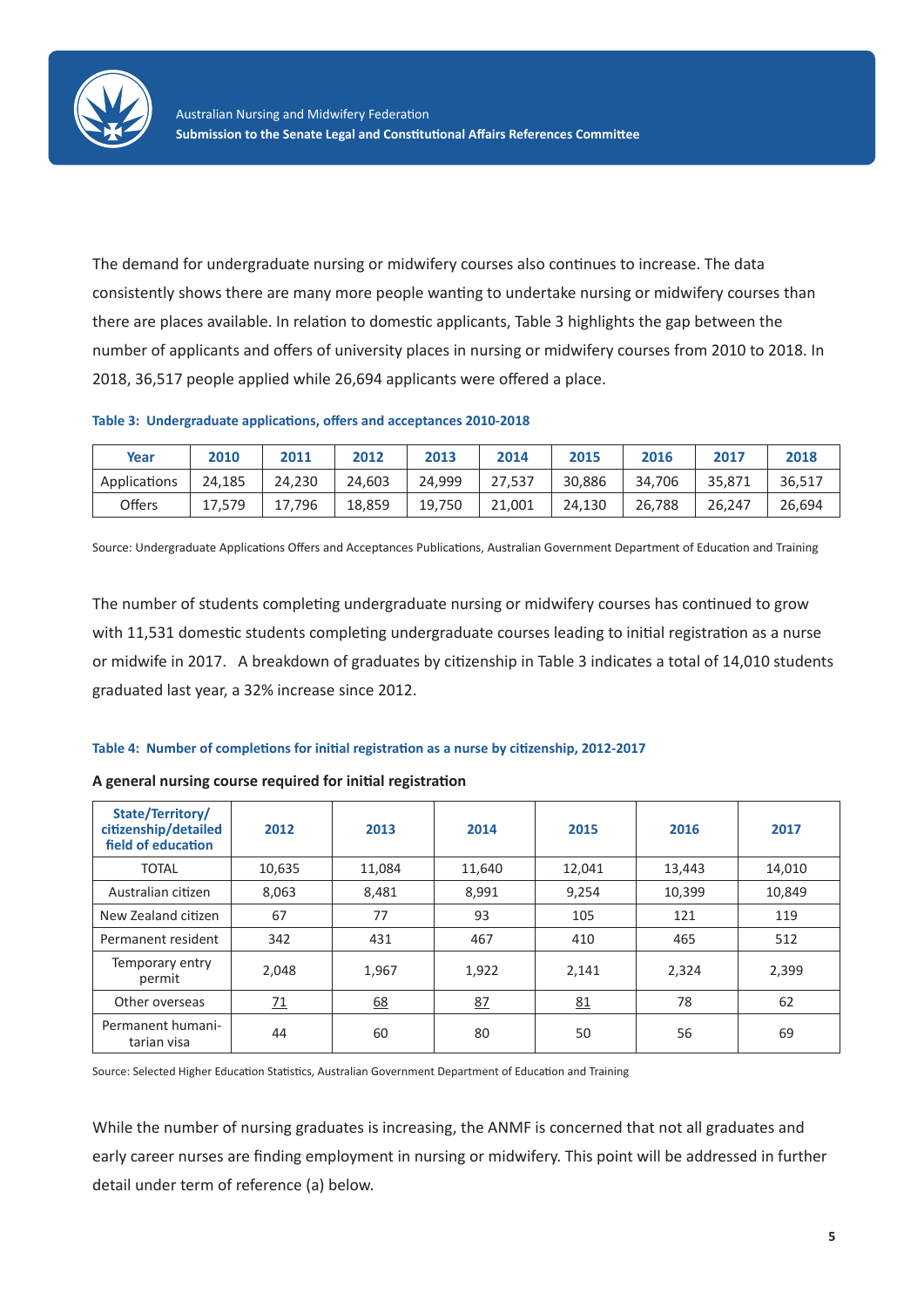

### ANMF position on nursing migration

The ANMF has always supported the movement of nurses and midwives. Both professions have a strong tradition of international collaboration, with nurses and midwives moving around the globe to gain further training and different clinical experiences. There is also clear merit in international exchange and diversity, as well as the economic benefit of remittances and transfers in technologies.

We recognize that in many cases the motivation to work in other countries is linked to more and better employment opportunities, higher salaries, better working conditions and improved capacity for career advancement. Increasingly the opportunity to work and live in a better and safer environment for themselves and their families is an important factor.

Our union generally favours permanent migration but recognises there is a place for temporary skilled migration programmes where there is evidence of a *genuine* short term and unexpected skill shortage.

Our acceptance of the need for temporary skilled migration is based on the view that appropriate policy and regulatory settings should discourage employers accessing offshore labour without first investing in training and undertaking genuine testing of the local labour market and must provide safeguards and protections for both local and overseas workers.

The ANMF strongly supports a robust and transparent labour market testing regime, and parity in wages and conditions at the enterprise level between local and offshore nurses.

The ANMF advocates for the ethical recruitment of offshore nurses and midwives. The ANMF policy on the international recruitment of nurses and midwives forms Attachment 1 to this submission.

We also understand the need for international students to have the ability to earn an income while studying to meet their living expenses and course fees.

### A snapshot of temporary migration and nursing

Nursing features strongly in Australia's skilled migration programmes including the Temporary Skill Shortage visa (subclass 482) program (and the former subclass 457 program) as well as other temporary and permanent visa grants. Since 2012-13 registered nurses have been one of the top five occupations granted permanent visas under the General Skilled Migration (GSM) scheme.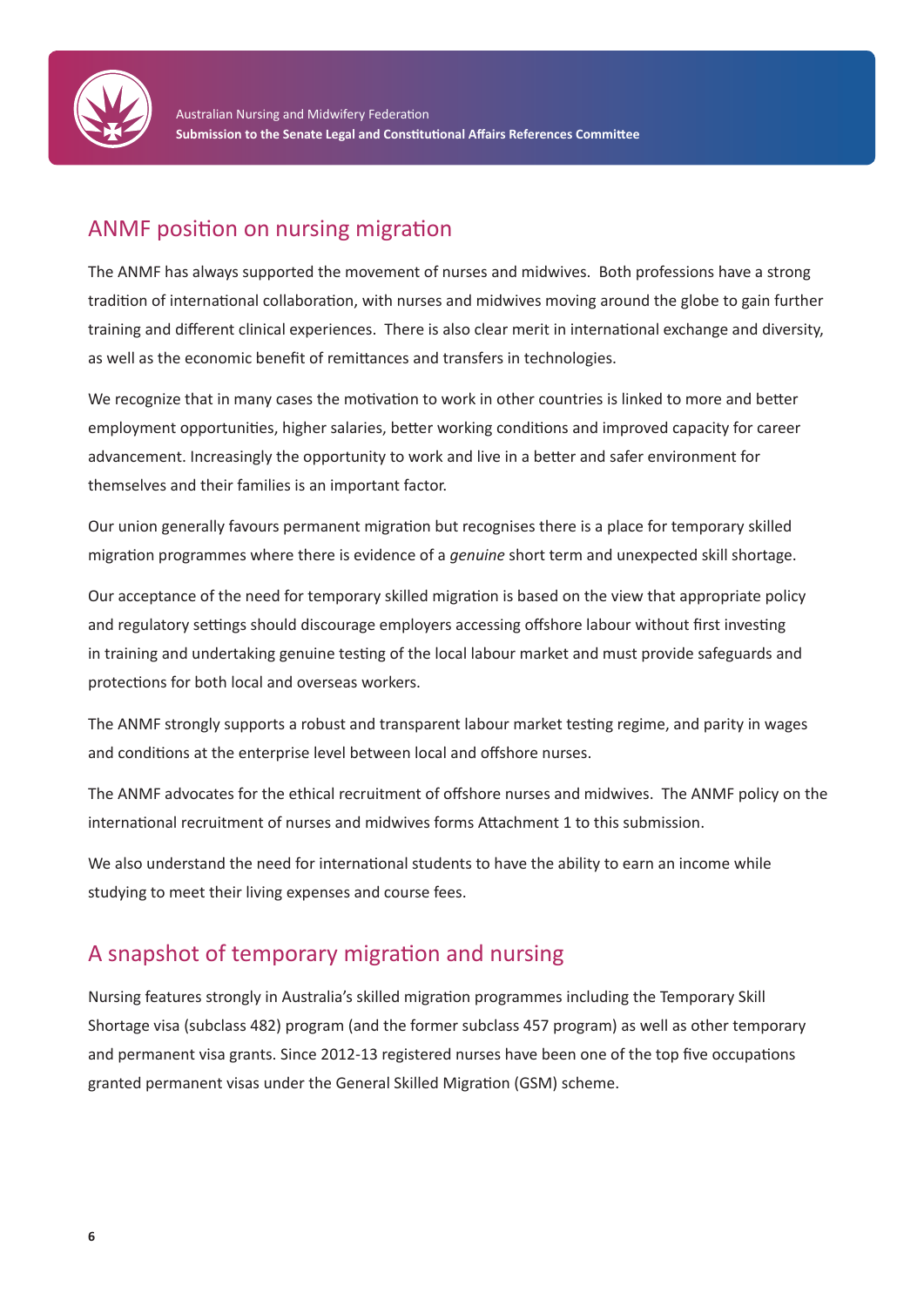

We set out below tables on visa subclass 457/482 and GSM visas granted to overseas nurses from 2010 to 2018. Please note that since the introduction of ANZSCO in 2010 (formally ASCO) there are 14 registered nurse occupational categories which international nurses can be nominated under including Medical, Aged Care, Educator, Nurse Practitioner, and Community Health.

#### **Table 5: Number of subclass 457/482 visa holders snapshot dates 2010 to 2018**

| <b>Registered</b><br>nurses<br>(2544) | <b>Sept</b><br>2010 | June<br>2011 | June<br>2012 | June<br>2013 | June<br>2014 | June<br>2015 | June<br>2016 | June<br>2017 | June<br>2018 | <b>Sept</b><br>2018 |
|---------------------------------------|---------------------|--------------|--------------|--------------|--------------|--------------|--------------|--------------|--------------|---------------------|
| 457                                   | 3472                | 3171         | 3925         | 4260         | 3637         | 2540         | 1998         | 1833         | 1960         | 1894                |
| 482                                   | n/a                 | n/a          | n/a          | n/a          | n/a          | n/a          | n/a          | n/a          | 92           | 376                 |

Source: Australian Government, Department of Home Affairs: https://data.gov.au/dataset/visa-temporary-work-skilled

#### **Table 6: Number of subclass 457/482 visa grants financial year 2005-06 to 2017 –18 and to Sept 18**

| <b>Registered</b><br>nurses<br>(2544) | 2005-<br>2006 | 2006-<br>2007 | $2007 -$<br>2008 | 2008-<br>2009 | 2009-<br>2010 | 2010-<br>2011 | $2011 -$<br>2012 | 2012-<br>2013 | 2013-<br>2014 | 2014-<br>2015 | 2015-<br>2016 | $2016 -$<br>2017 | 2017-<br>2018 | 2018-19<br>to Sept<br>2018 |
|---------------------------------------|---------------|---------------|------------------|---------------|---------------|---------------|------------------|---------------|---------------|---------------|---------------|------------------|---------------|----------------------------|
| 457                                   | 2609          | 3011          | 3375             | 3977          | 2624          | 2146          | 3095             | 2853          | 1489          | 993           | 1009          | 1074             | 1028          | 67                         |
| 482                                   | n/a           | n/a           | n/a              | n/a           | n/a           | n/a           | n/a              | n/a           | n/a           | n/a           | n/a           | n/a              | 116           | 287                        |

Source: Australian Government, Department of Home Affairs: https://data.gov.au/dataset/visa-temporary-work-skilled

#### **Table 7: Permanent visas granted under the General Skilled Migration scheme 2012-13 to 2017-18**

|                   |                   |      | 2014-15 |      | 2016-17 | 2017-18 |
|-------------------|-------------------|------|---------|------|---------|---------|
| Registered nurses | $127 -$<br>14 I I | 1972 | 2018    | 2329 | 1965    | 1561    |

Source: 2017-18 Migration Program Report, Australian Government Department of Home Affairs

#### **Table 8: International nursing student enrolment count (General nursing course required for initial registration) 2010 to 2017**

| <b>Enrolment Count</b> | 2010  | 2011  | 2012  | 2013  | 2014  | 2015 | 2016  | 2017  |
|------------------------|-------|-------|-------|-------|-------|------|-------|-------|
| Overseas               | 6.825 | 6,959 | 6,832 | 6.780 | 6,878 | ,466 | 8,168 | 9,078 |

Source: Department of Education. Higher Education Statistics Data Cube (uCube) https://www.education.gov.au/ucube-higher-education-data-cube

It is worth noting that student visas include a visa condition that, once the course has commenced, students may work for up to 40 hours per fortnight while their course is in session and for unlimited hours during course breaks.

An additional visa, the Temporary Graduate visa (subclass 485), allows an overseas student to work in Australia temporarily after graduation. This visa is for international students with an eligible qualification who graduate with skills and qualifications that relate to an occupation on the Skilled Occupation List, which includes nursing and midwifery graduates.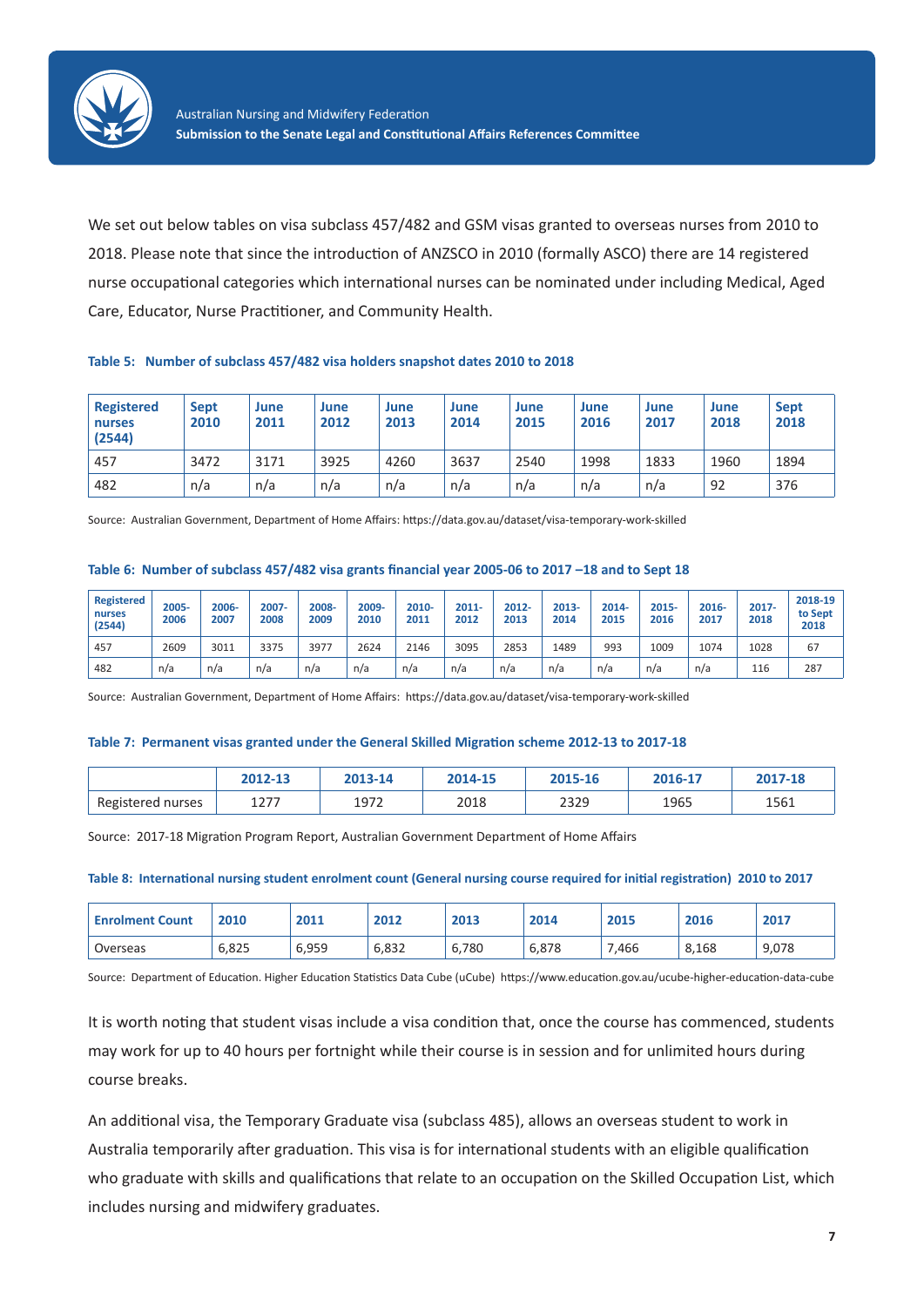

Overall the work rights provided to temporary visa holders in nursing under subclass 482/457, and subclass 485, along with international students and working holiday makers, constitute a significant migrant workforce that has an impact on the domestic nursing labour market.

### Where are temporary work visa holders employed in the health, aged and community sectors?

Nurses with temporary work visas are employed across all sectors of health, community and aged care. Residential aged care and private hospital employers employ the bulk and they are also widely employed in state and territory public sector facilities.

International students feature strongly in the residential aged care sectors where they are employed in personal care and assistant roles during their undergraduate studies.

### Terms of Reference (a)

### The interaction between the temporary skilled visa system and the system in place for training Australian workers, including how a skills shortage is determined

### Impact on graduates and early career nurses and midwives

While the ANMF supports migration, we are concerned at the negative impact of the temporary migrant workforce on the employment and training of domestic graduate and early career nurses and midwives.

The ANMF is concerned that the employment of large numbers of offshore nurses is a contributing factor in the unemployment and underemployment of nursing and midwifery graduates.

Many graduates and early career nurses and midwives struggle to find employment in their chosen professions, and are often rejected by employers who utilise temporary migrant labour. This is inconsistent with the key temporary skilled migration policy objective that offshore workers should not be engaged if there is a domestic worker willing and able to take up the role.

The Department of Jobs and Small Business recently reported that: "In 2017, 79.3% of university nursing graduates were employed full-time four months after graduating. While higher than average for all graduates (71.8%), outcomes are well below the historical employment outcome for nurses (of above 90% from 2006 to 2012)." [docs.jobs.gov.au/system/files/doc/other/ausnurses\_1.pdf]

The ongoing inability of large numbers of new local graduates to find work represents a structural barrier to effective workforce planning and may have serious consequences for the provision of care in the years ahead.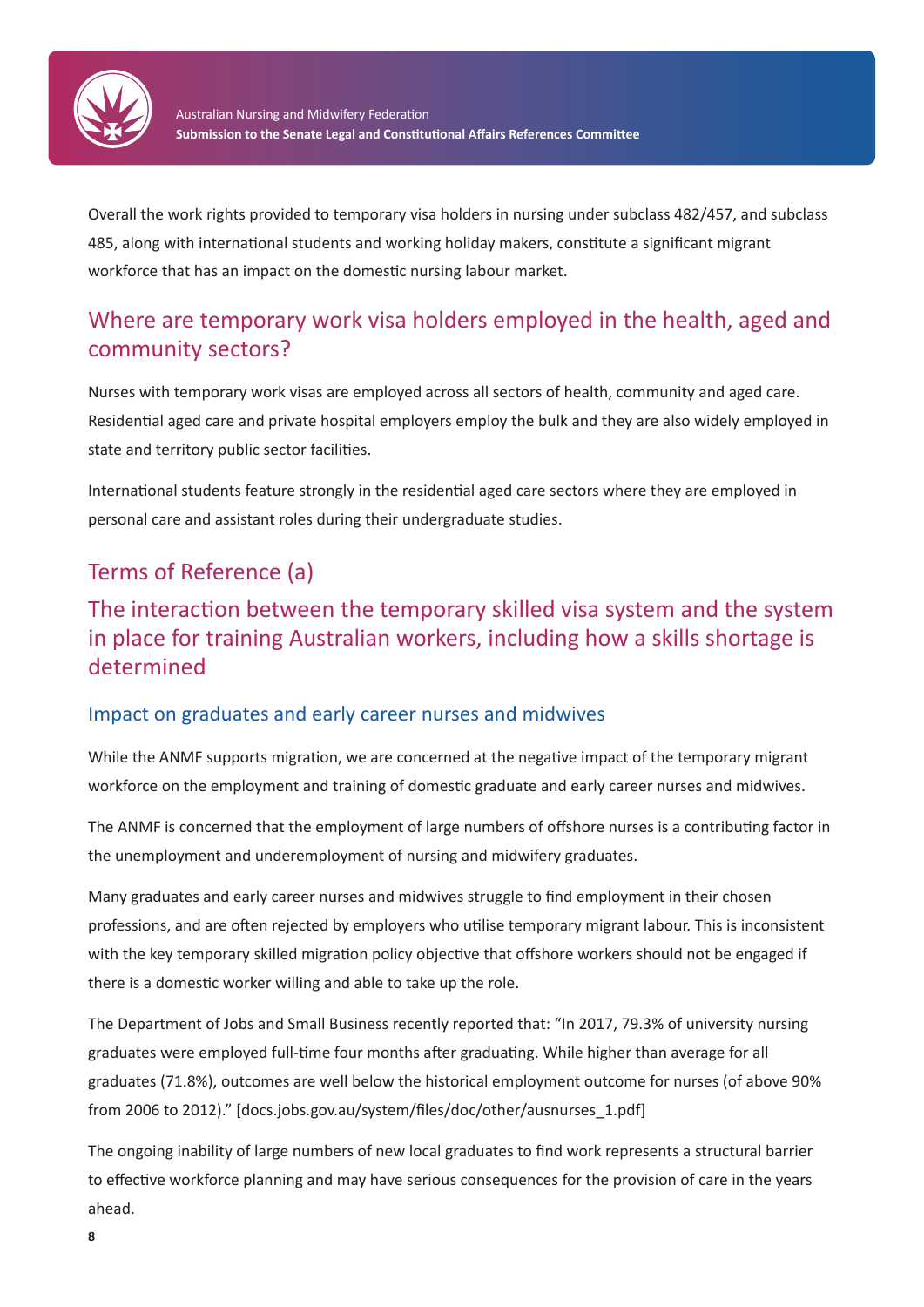

While the numbers of registered nurses who hold a subclass 457/482 visa, and the number of grants, have dropped in recent years (see Tables 5 and 6 above), the numbers remain significant.

The ANMF considers the failure of our system to provide work for new graduates at a time when employers continue to access large numbers of nurses and midwives on temporary work visa arrangements demonstrates a disconnect between the current temporary visa system and the available supply of new graduates. The ANMF accordingly queries the extent to which the temporary visa system takes into account nursing graduate data.

Putting aside the demoralizing effect on new graduates unable to find work after undertaking a three year tertiary course, this also represents a loss in investment in the education of professional health workers and a loss in the contribution of those potential workers to the health care system.

We note that the 2016 report of the Senate Education and Employment References Committee, *A National Disgrace: The Exploitation of Temporary Work Visa Holders* ("2016 Senate committee report"), after hearing similar evidence from the ANMF and other unions, recommended that employer sponsors of a 457 visa worker (professional) be required to also employ an Australian tertiary graduate in the same enterprise on a one-for-one basis" (recommendation 13 at [5.78]).

The ANMF endorses this recommendation.

In addition, we note that the 2016 Senate committee report recommended that data on "all new registrations of nurses and midwives on temporary work visas" "be collected and made publicly available on an annual basis (either by the relevant statutory agency, or the relevant government department)" (recommendation 17, [5.82]).

This recommendation has not to date been implemented.

#### Stories from new graduates

In the final months of each year the ANMF conducts a survey of nurses and midwives who have recently successfully completed their studies to gather information regarding their experiences post-graduation. One question asks whether the respondent has any other comments regarding finding employment in nursing and/or midwifery after completing their course. A selection of some responses are provided below:

It is incredibly competitive and many of my friends who completed their Bachelor of Nursing to become RN's did not get offered a New Grad Position despite them being absolutely capable of being wonderful nurses. It's frustrating that Australia is in need of nurses but that the Australian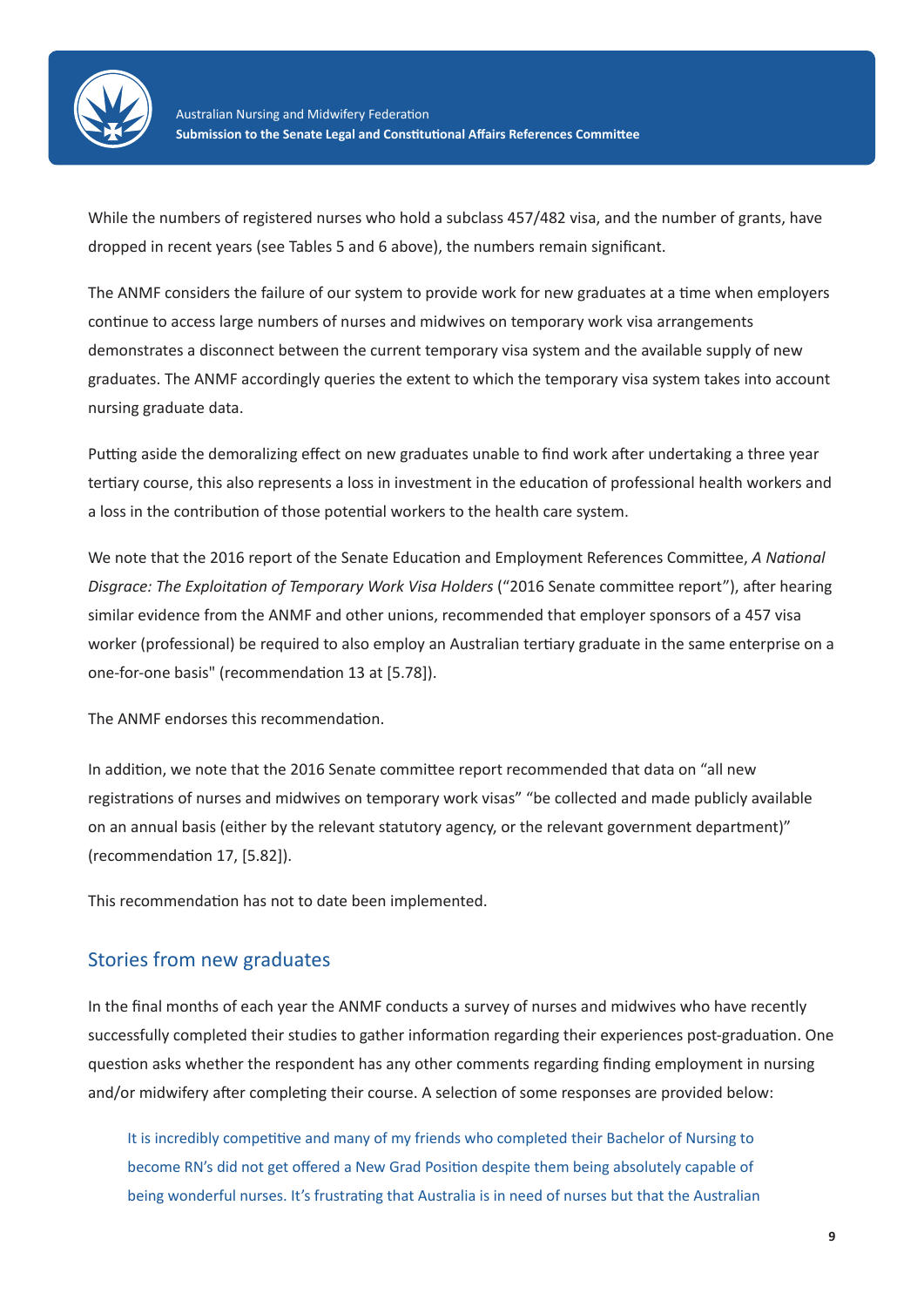

I found it incredibly difficult to find employment after graduating. I have never even received an interview despite applying for at least 50 jobs, as an EN, PCA, and AIN. I am now studying Registered Nursing and seriously considering moving overseas in order to find a job because of how competitive finding a position is here in WA.

Extremely disheartened with the lack of job prospects. I received excellent marks and have an excellent cv, however all jobs require minimum 1-2 years post grad experience. No one is willing to put in the time to train grad nurses, or even consider me based on my 6 months experience as a casual gastroscopy nurse because it's either not enough experience or too specialised. I really hope this changes for future graduates, working 2 days a week a year after graduating, especially after having spent 8 months looking for a job with only one response (current employer) is appalling.

I have found it difficult finding work. In the last 2 years I have only worked 8 months as a Registered Nurse.

Found it tough to find work as a new nurse as many jobs advertised at the time required experienced nurses despite a high demand for nursing staff across the board.

It is disheartening to not be given employment opportunities through a new grad, and then you're told without a new grad you cannot gain employment with us. Even nursing homes have turned me down as they want 3-5 years experience. I'm moving to Melbourne in December. I've applied to over 60 jobs and at this rate, I've been applying to jobs over 2 hours drive from where I'll be living down in Melbourne. I'm almost considering having to go back to retail if I don't secure a job as I need to earn a living with partner. I want to become a neonatal nurse and soon a Midwife. I can't do that without nursing experience first ….. You see my dilemma…. My partner thought along with everyone else, that hospitals are screaming out for nurses …. Well you know it's not that simple.... he now sees my frustration.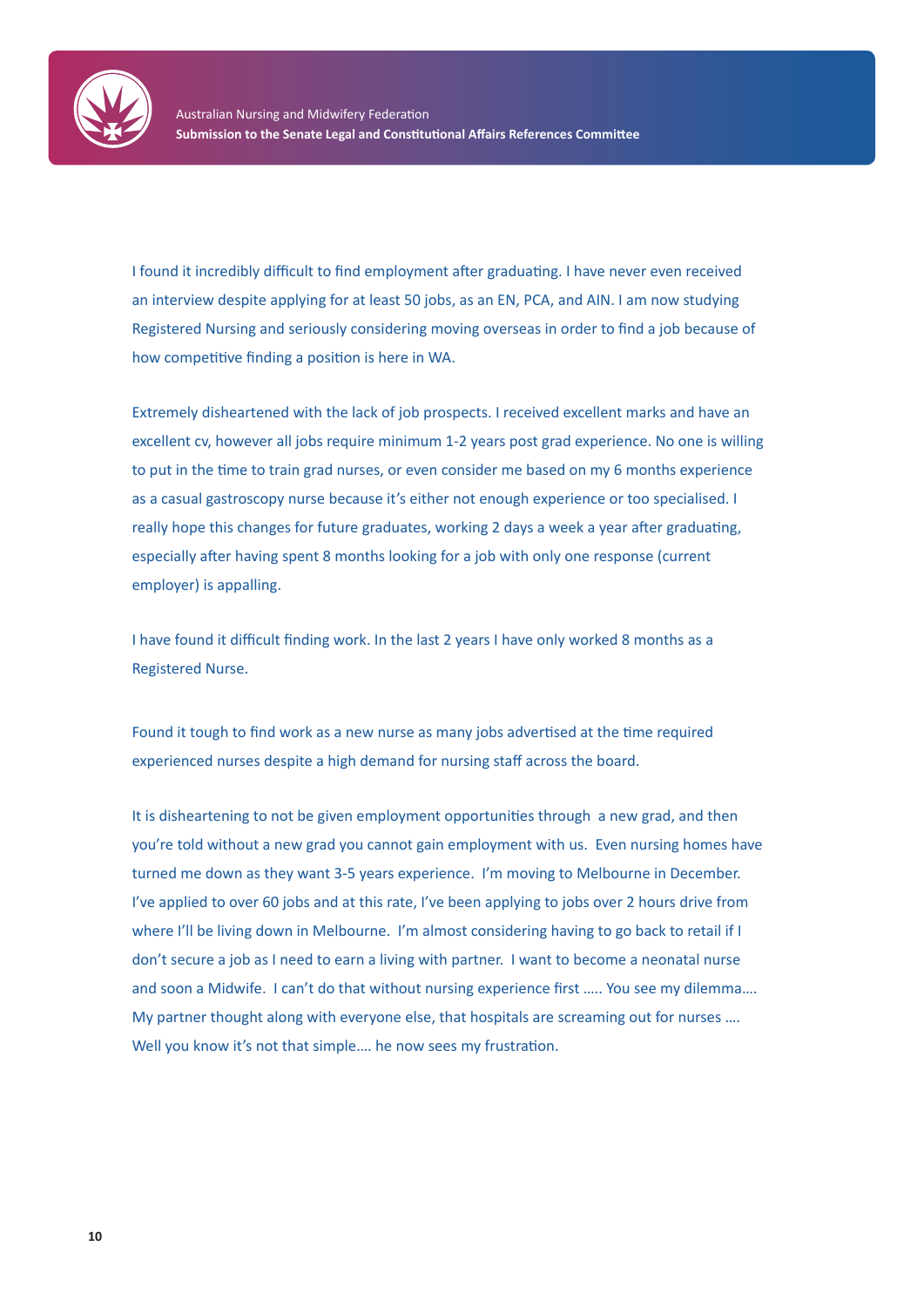

### Training obligations

The ANMF submits that training obligations on employers who utilise overseas workers are ineffective and do little to encourage such employers to utilise local labour.

At present employers of temporary migrant labour can meet their general training obligations by either:

- paying the equivalent of at least two per cent of total payroll expenditure to an industry training fund; or
- paying the equivalent of at least one per cent of total payroll expenditure on the training of Australian workers and permanent residents employed by the business.

The reality of this regime is that little, if any, training becomes available to nurses as it is typically consumed by medical staff, specialists and senior management.

As employers are under no obligation to train in the same occupations as temporary visa workers it is open to them to expend the monies where they like.

The Nursing and Midwifery Board of Australia (NMBA) requires nurses and midwives to maintain competence in order to provide safe, quality nursing or midwifery care. To achieve this, the NMBA requires every nurse to undertake 20 hours of continuing professional development.

Measures to achieve continuing competence may include evaluation of professional practice against relevant professional standards; workplace performance appraisal; attendance at a relevant conference, seminar and/or continuing professional development sessions, and relevant post graduate educational courses. Accordingly there is significant scope for a sponsor to contribute to the NMBA's requirement for continuing professional development.

The ANMF notes that the 2016 Senate committee report recommended that:

- current training benchmarks be replaced with a training levy of up to \$4000 per 457 visa worker, which would be paid into existing government programs that specifically support sectors experiencing labour shortages (Recommendation 15); and
- a short review be conducted into the costs to employers of running graduate employment programs, and the desirability and feasibility of directing funds collected from the training levy to assist employers implement and administer graduate programs, such that Australian tertiary graduates are afforded ready access to graduate employment positions (Recommendation 16).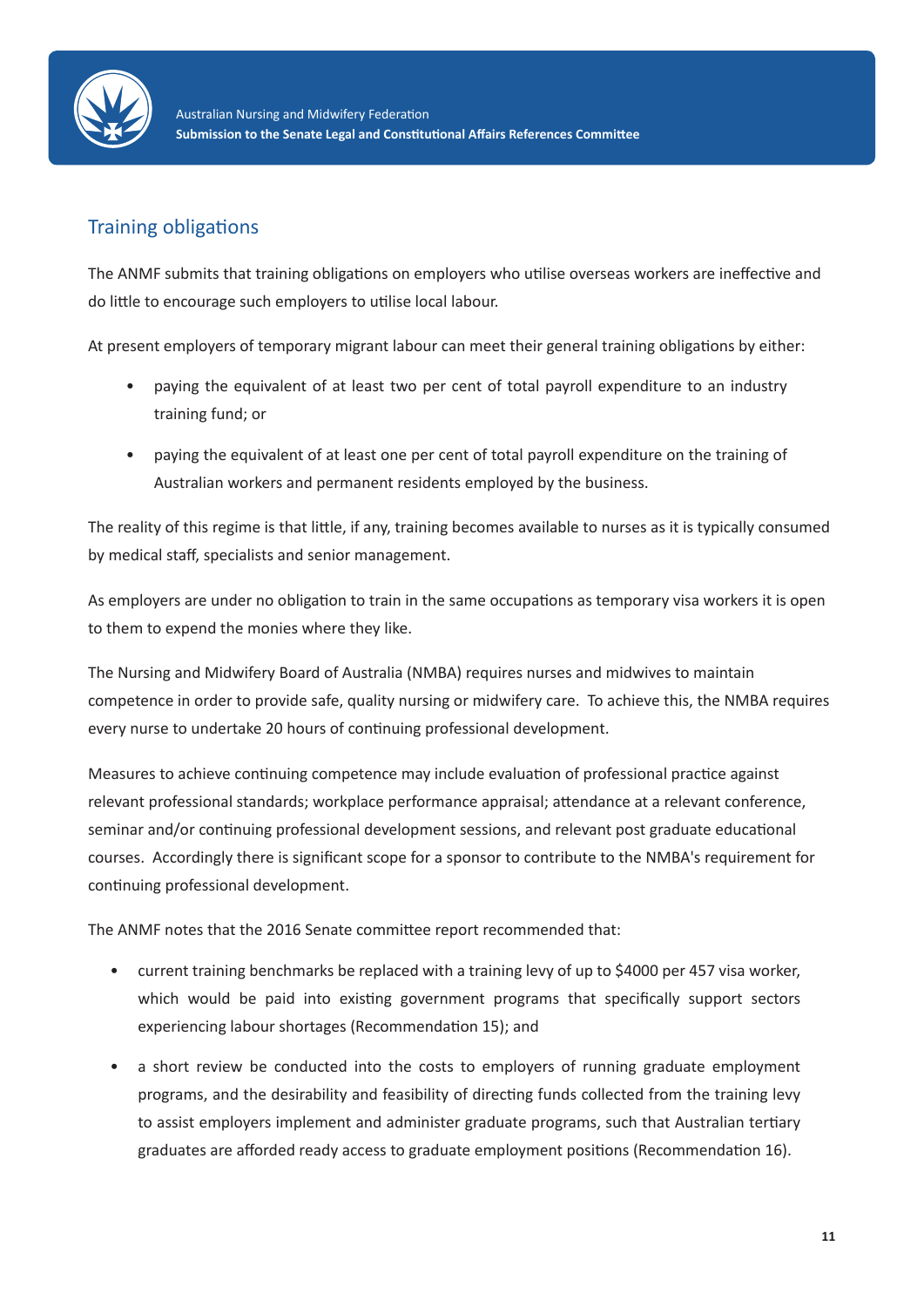

The ANMF submits that training funds should be directly linked to the occupations in which the employer was sponsoring temporary visa workers.

# Terms of Reference (d)

### The effectiveness of the current labour market testing arrangements

The ANMF supports labour market testing. Labour market testing regulations give effect to a long standing bipartisan political principle that temporary work visa arrangements are programmes designed to allow employers to source labour offshore when genuine skill shortages cannot be met by Australian workers.

....The provisions mean that employers seeking to utilise offshore labour must look locally first and demonstrate to the satisfaction of the Minister that a suitably qualified and experienced Australian worker is not readily available to fill the position. This requires employers to provide evidence of their recruitment attempts such as job ads and participation in job and career expos and detail the results of such recruitment efforts.

The ANMF notes the 2016 Senate committee report which stated that:

The committee is also persuaded by unpublished data from the Department of Immigration and Border Protection that shows a much larger decline in 457 visa nominations by employers in occupations covered by labour market testing, compared to average monthly numbers in the occupations exempted from labour market testing. [source: [3.298], also see [3.204] for further details of the data].

The committee went on to state that it considered labour market testing to be an essential aspect of the 457 visa program and that it should be further strengthened [source: [3.299-300]].

The ANMF supports the strengthening of labour market testing requirements to ensure that where temporary migrant workers are employed there is in fact a genuine skill shortage and that Australian workers are not being displaced. The labour market testing arrangements should be an effective and transparent way of determining if the work that may be given to an offshore worker can be done by an Australian worker.

Unfortunately it appears that many employers view the regulations as requiring them to do little more than making a token gesture of a commitment to local recruitment.

In our experience many employers simply advertise through the local print media to fill nursing vacancies. It is not surprising that where legitimate nursing shortages do exist, this narrow and unrealistic approach to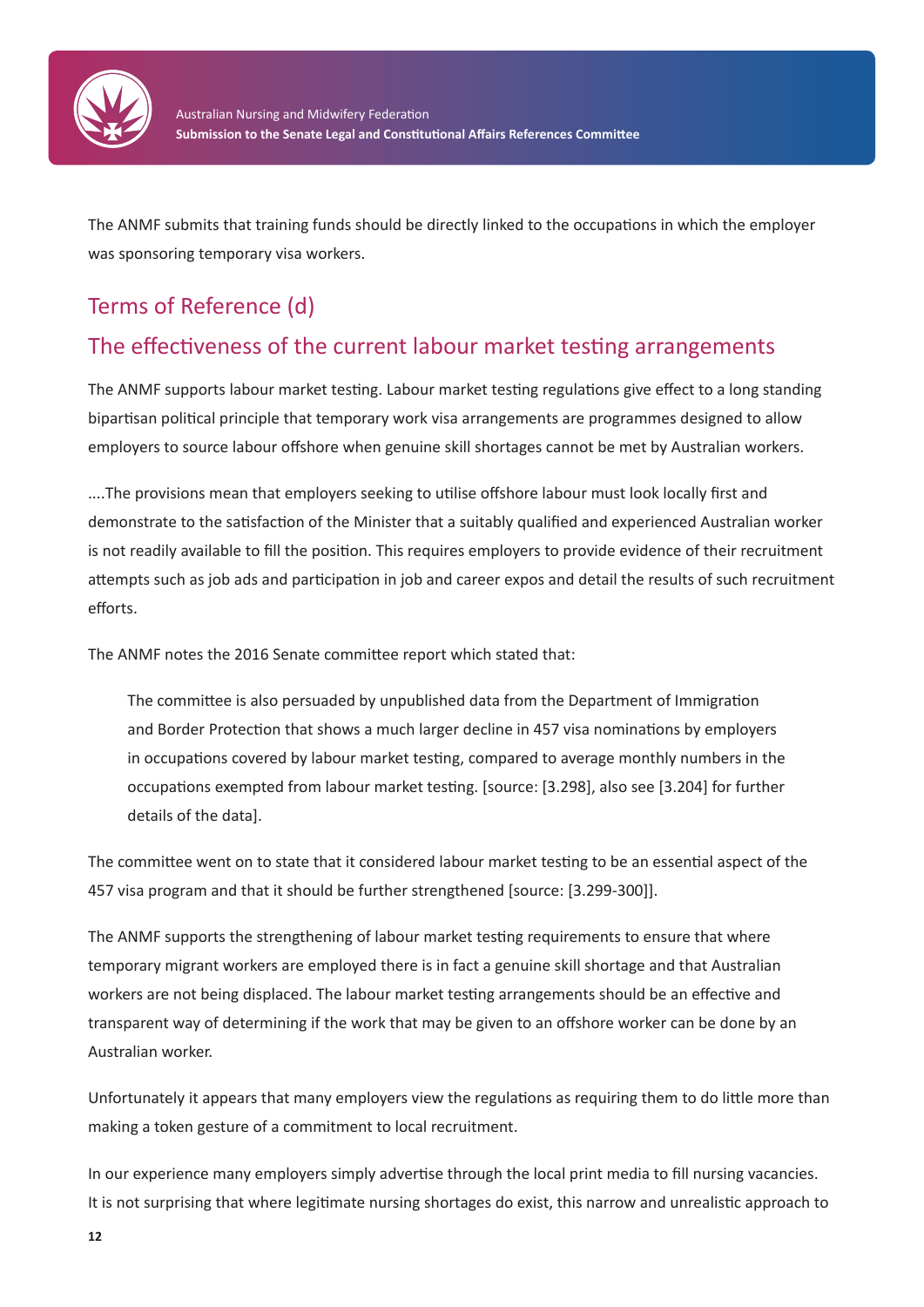

In our submission job ads should include:

- job title
- main duties and responsibilities of the job
- location
- necessary skills, qualifications and experience
- salary and conditions.

The ANMF submits that it is particularly important that sponsors demonstrate that their attempts to fill positions locally also included realistic prerequisites with regard to academic qualifications and years of experience. We have seen, on the contrary, advertisements that require extensive years of experience and multiple nursing qualifications. We believe in many cases these vacancies could have been readily filled by an Australian worker eligible to practice nursing who may have graduated in the preceding one to two years.

Evidence of national and local advertising in conjunction with local and national recruitment policies is a logical condition of labour market testing.

Accordingly it is our strong view that the current labour market testing requirements need to be strengthened to include employer obligations such as:

- the need to advertise vacancies locally and nationally at market rates;
- offering relocation, housing and utility assistance where required;
- reporting on specific measures taken to employ disadvantaged groups, local job seekers and recently retrenched workers;
- where possible making sure that new graduates have a reasonable change of filling vacancies.

The ANMF also supports the establishment of a genuinely tripartite body comprising government, employer and union representatives with equal numbers and standing, which would have the function (among others) of drawing up a list of genuine skilled shortages by occupation, having regard to the labour market needs in regional and metropolitan settings.

We note that the 2016 committee report recommended such a tripartite body (Recommendation 6).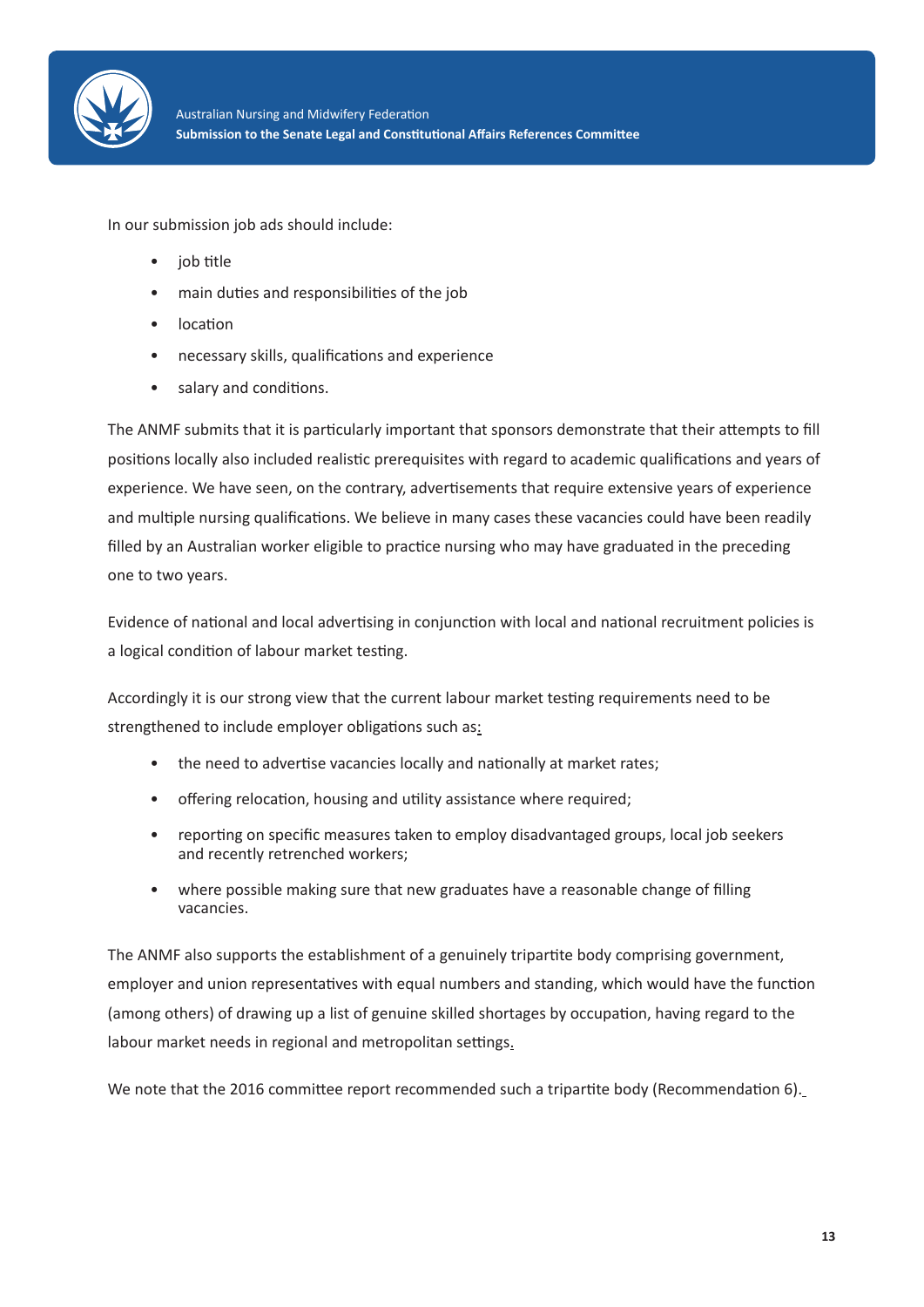

### Term of Reference (e)

The adequacy of current skilled visa enforcement arrangements, with particular regard to wages and conditions and access to information about rights and protections

Temporary work visa holders employed in the health, community and aged care setting are entitled to the same basic employment conditions as domestic workers. This parity should ensure that temporary work visa holders receive the minimum Australian standards and discourage employers from seeking cheap offshore labour.

We submit however that there remain serious deficiencies principally related to the temporary nature of the visa, the fact of employer sponsorship and the absence of any real form of labour market testing, all of which encourage exploitation.

Below are some details of complaints the ANMF has received from members over the last three years that demonstrate, among other things, the vulnerability of temporary visa holders to exploitation in the workplace:

Members working at a facility were told by their DON she would report the ENs to AHPRA to have their registrations taken from them and have them deported. They are all on Visas.

An EN member was pressured into working night duty and threatened her visa would be cancelled if she did not comply.

Member is being sponsored by an agency and has worked morning shifts. The agency said if she does not work the night shift they will cancel sponsorship.

Member has informed the QNMU about Visa employees being paid a lot less than Australian employees in aged care.

RN member working on a sponsored visa is being bullied by a long standing staff member. The member has sought to change shifts to avoid this person but she is concerned that if she raises the issue it may affect her position and visa.

A full time RN working for an employer who sponsored her 457 is concerned she has no control over shift allocation – the facility has told her she can be given any shift on any day. She is concerned the facility will not continue to sponsor her if she complains.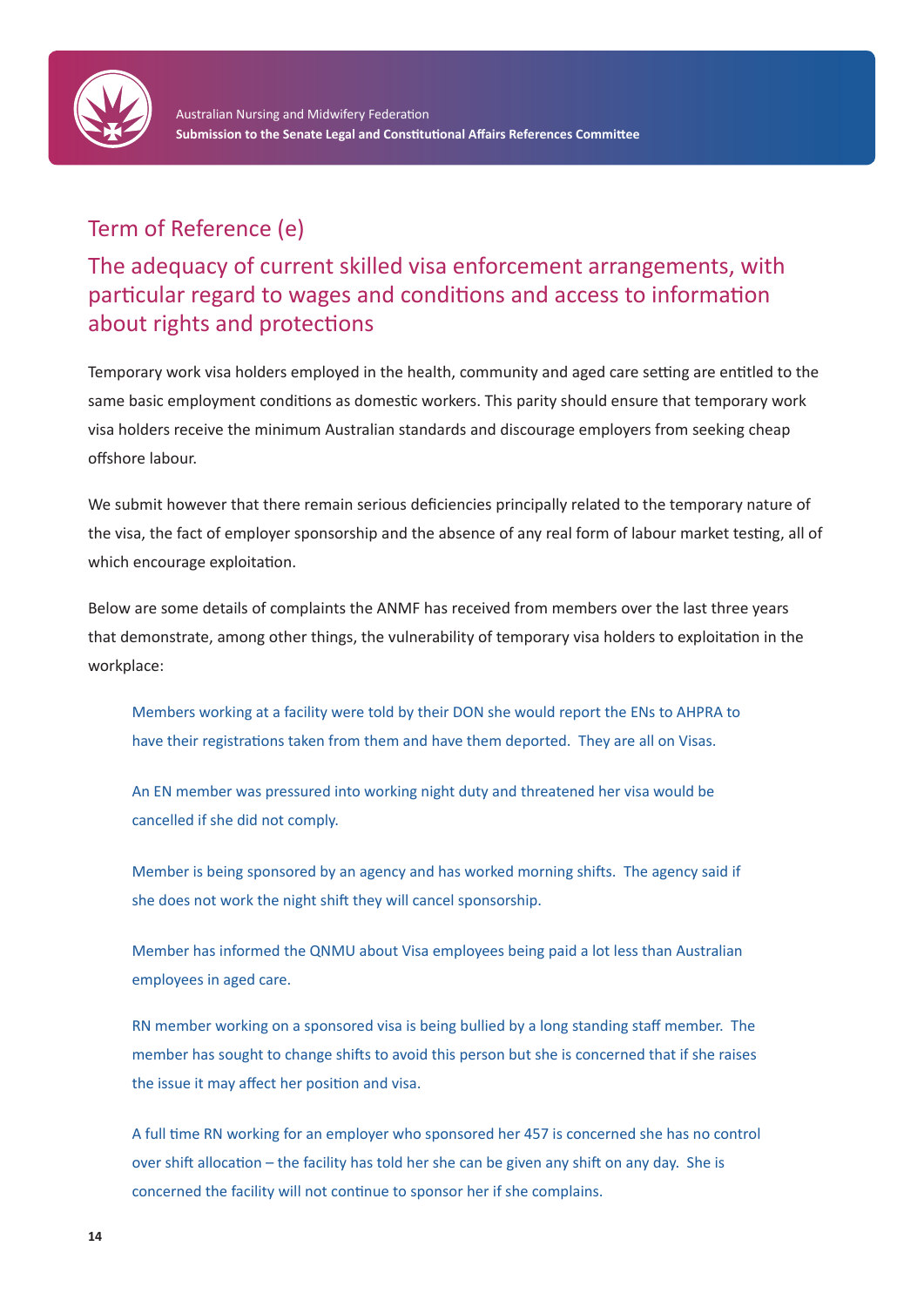

Member works permanent part time on weekends as she is studying. The employer has now cut her hours. Her visa requires her to work a set number of hours. She has asked to change her contract to casual so can work elsewhere as/if required. The employer has said she must sign the new contract for permanent part time or lose her job.

Member on a 187 Visa is being bullied regarding her employment which she knows can jeopardise her visa. Many other RN'S are in the same position but are too scared to speak out.

Member has a full time contract and also has a temp 461 visa. The employer has told the member she cannot work in a full time position due to the Visa. The member says the visa states she can have full time employment.

Member went to manager with their concerns about the amount of residents allocated to 1 RN and was told if she does not like it to go elsewhere. She has concerns about her Visa status.

Member has been offered a contract for part time work but the contract does not indicate that the employer is accepting the member's need to be employed under a 457 visa. She is currently working under her partner's visa.

Member is on a 457 visa which is due to expire later this year. Member has been advised that the facility will no longer sponsor her. Member has worked for the employer for several years and is in the process of applying for permanent residency.

Member is currently working in aged care under visa provisions. Has sought new employment with more family friendly hours. The member requested the current manger provide a letter of their duties for immigration purposes and was refused.

Member is on a visa and was promised a permanent contract in writing at the commencement of a temporary contract and now their manager is going back on that offer. Member concerned for their visa and financial security.

Member working on 457 visa is contracted for set hours per fortnight but is not being rostered for this number of hours. Member has spoken/emailed with HR/Manager/Roster writer to no avail. Member has also not been receiving appropriate allowances.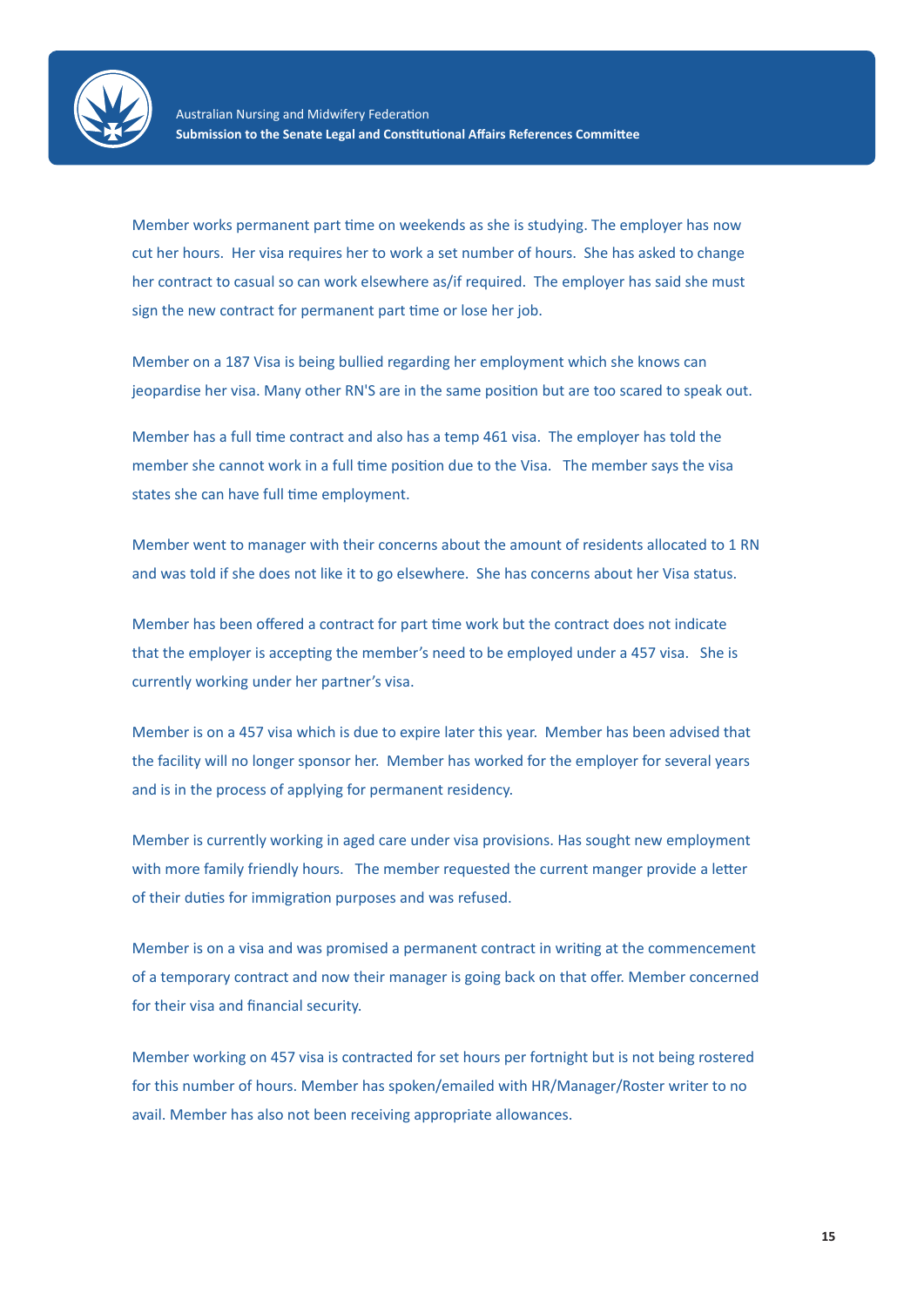

Member on 457 visa has not received any Professional Development Allowance (PDA) for the last year. The employer told her she is not eligible as she is working on a temporary full time contract.

New member on a 457 visa applied for a position at a private facility. The member is being deployed all over the hospital despite having been employed to work in her specialty area. She feels the employer is trying to find ways to terminate her position and visa.

Member working on a 457 Visa is having trouble getting family friendly rostering. The manager has said she must work whenever the manager wants.

Member is currently on a visa and one of the conditions is that she is employed full time. She is currently permanent part time and has a second job to make up the hours. The member has advised the manager that there are some days she is not available because she is working in her second job, but is still rostered for these days.

Member has been working on a contract with no end date. Member has now had a new contract sent for only 3 months. Member thinks this has been initiated because she is on a bridging visa

Member is on a 457 visa, and feels that they are not paid at the correct rate for their hours of experience.

Member was asked for a copy of their passport by 4pm that day for a 'visa check' by the employer.

Member working in an aged care facility sponsored on a working visa by the employer has received permanent residency and wants to apply for a position elsewhere. The current employer advised the member they could not work elsewhere because they have sponsored the member's working visa regardless of permanent residency. The manager refused to give the member a reference if they applied for another job.

The ANMF also refers to the Nursing case study (based on ANMF member evidence provided to the inquiry) outlined in the 2016 Senate committee report (paragraphs [6.70-6.79]) and notes that the committee stated that it "received evidence of higher levels of exploitation of 457 visa holders in certain industry sectors including construction and nursing." ([6.82])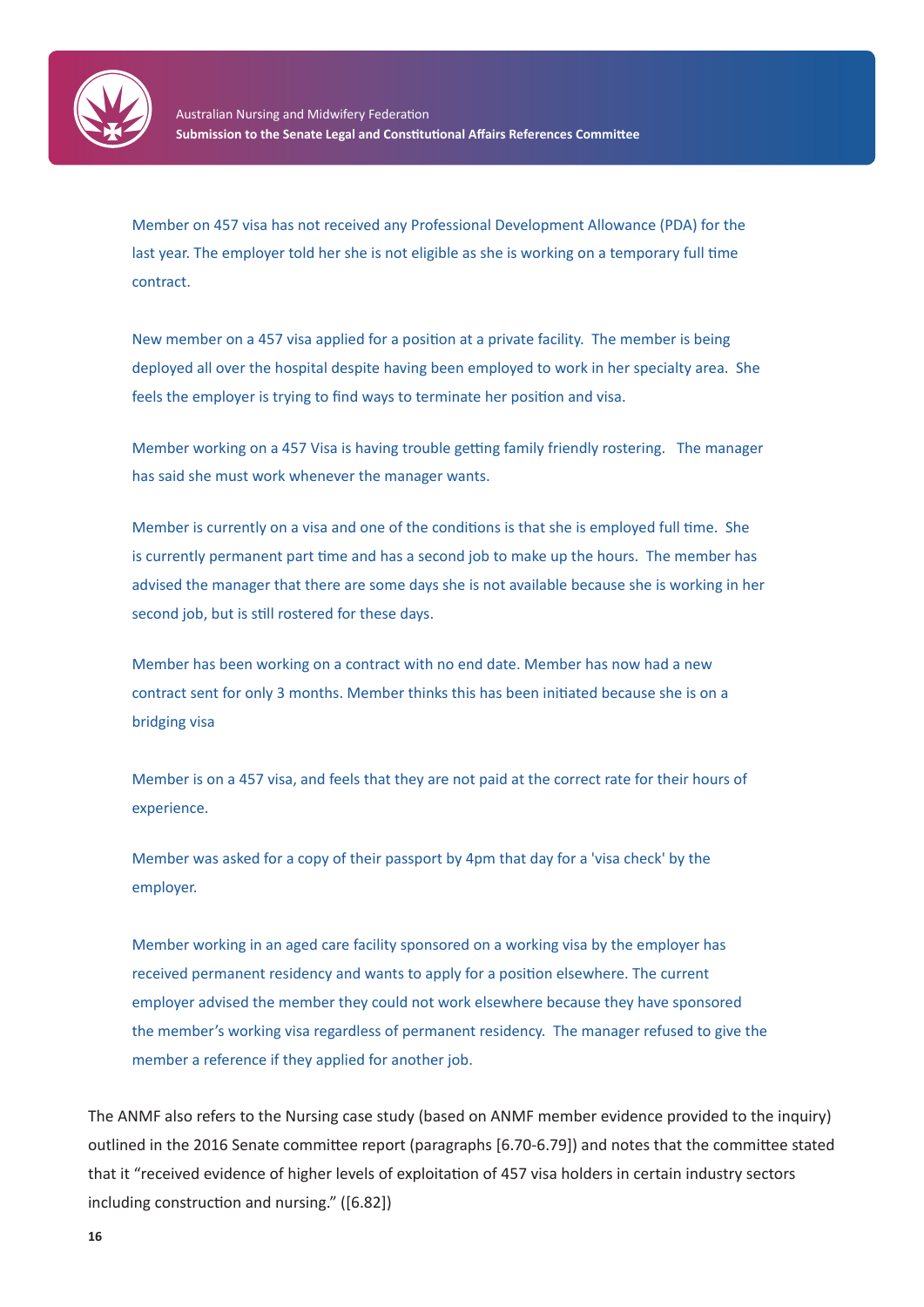

## Terms of Reference (e)

The adequacy of current skilled visa enforcement arrangements, with particular regard to wages and conditions and access to information about rights and protections

It is the ANMF's experience that we are not advised of the outcome of an application for a labour agreement after an applicant employer contacts us for our comments on their application.

Accordingly, the ANMF supports the recommendation of the 2016 Senate committee report that the relevant Department be required to advise all stakeholders that were consulted in relation to an application for a labour agreement as to the outcome of the application (Recommendation 4).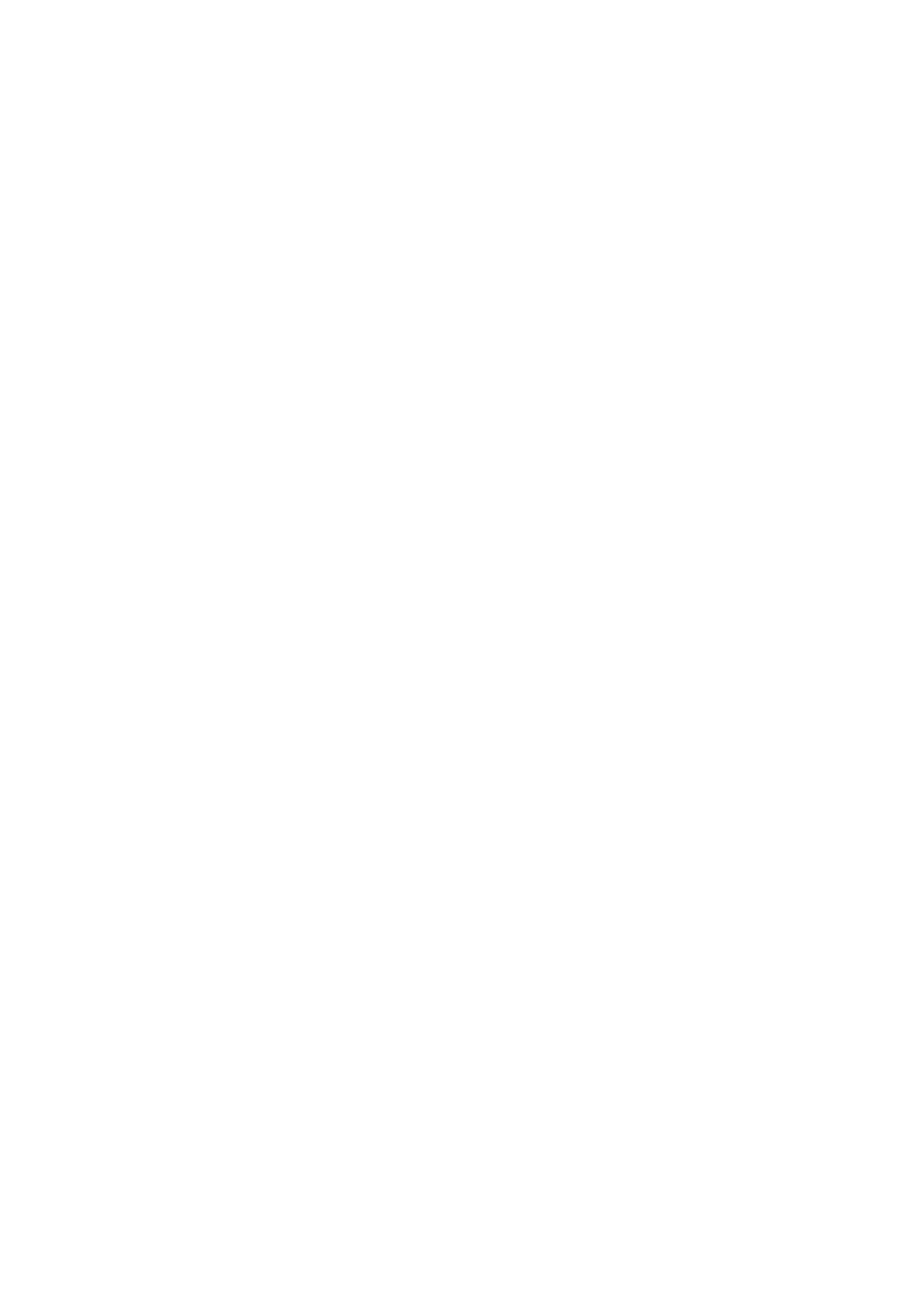

ANMF Policy

Australian Nursing & Midwifery Federation

## International recruitment of nurses and midwives

#### Preamble

The movement of nurses and midwives between countries is an international phenomenon contributing to the personal and professional development of individual nurses and midwives and to the provision of nursing and midwifery care.

While international mobility of nurses and midwives is nothing new, there now exists large scale, targeted, international recruitment by developed countries to address domestic shortages.

In Australia, international recruitment is a strategy that is regularly utilised to resolve workforce shortages.

Recruitment of nurses and midwives from less resourced countries to meet the healthcare needs of well-resourced nations is of such growing concern the World Health Organisation declared that active recruitment of healthcare workers and its related migration as one of the greatest global health threats in the 21<sup>st</sup> century.<sup>1</sup>

Governments must acknowledge the issue at a local level by implementing strategies that properly plan and manage the domestic nursing and midwifery workforce.

A primary strategy must include inter-government agreements which protect the interests of host and source countries, with particular acknowledgment of the need to minimise the negative impacts on the provision of health services in developing countries.

#### **It is the policy of the Australian Nursing and Midwifery Federation that:**

- 1. The implication of global competition for nurses and midwives necessitates ethical consideration, as aggressive recruitment from developing countries may have potentially unwanted consequences for the health systems of the source country(ies).
- 2. Overseas recruitment programs must not be used as a primary strategy to overcome nursing and midwifery shortages in Australia and internationally, or as an alternative to educational opportunities for the existing nursing/midwifery workforce.
- 3. Overseas working visa programs should not be utilised by Australian Governments of any level as a solution to the underemployment or unemployment of Australian graduate nurses and midwives.
- 4. Governments must commit more resources for workforce planning, education and improving pay and conditions in order to attract and retain nurses.
- 5. Employers wishing to recruit nurses and midwives internationally must:
	- Have introduced a range of strategies aimed at attracting, recruiting and retaining nurses and midwives residing in Australia;
	- Provide internationally recruited nurses and midwives with employment conditions the same as those offered to nurses and midwives in Australia; and
	- Meet the Australian Department of Immigration requirements.
- 6. Employers who recruit nurses and midwives internationally must not:
	- Charge nurses and midwives excessive costs for transport and accommodation associated with recruitment (or allow agents acting on their behalf to do so);